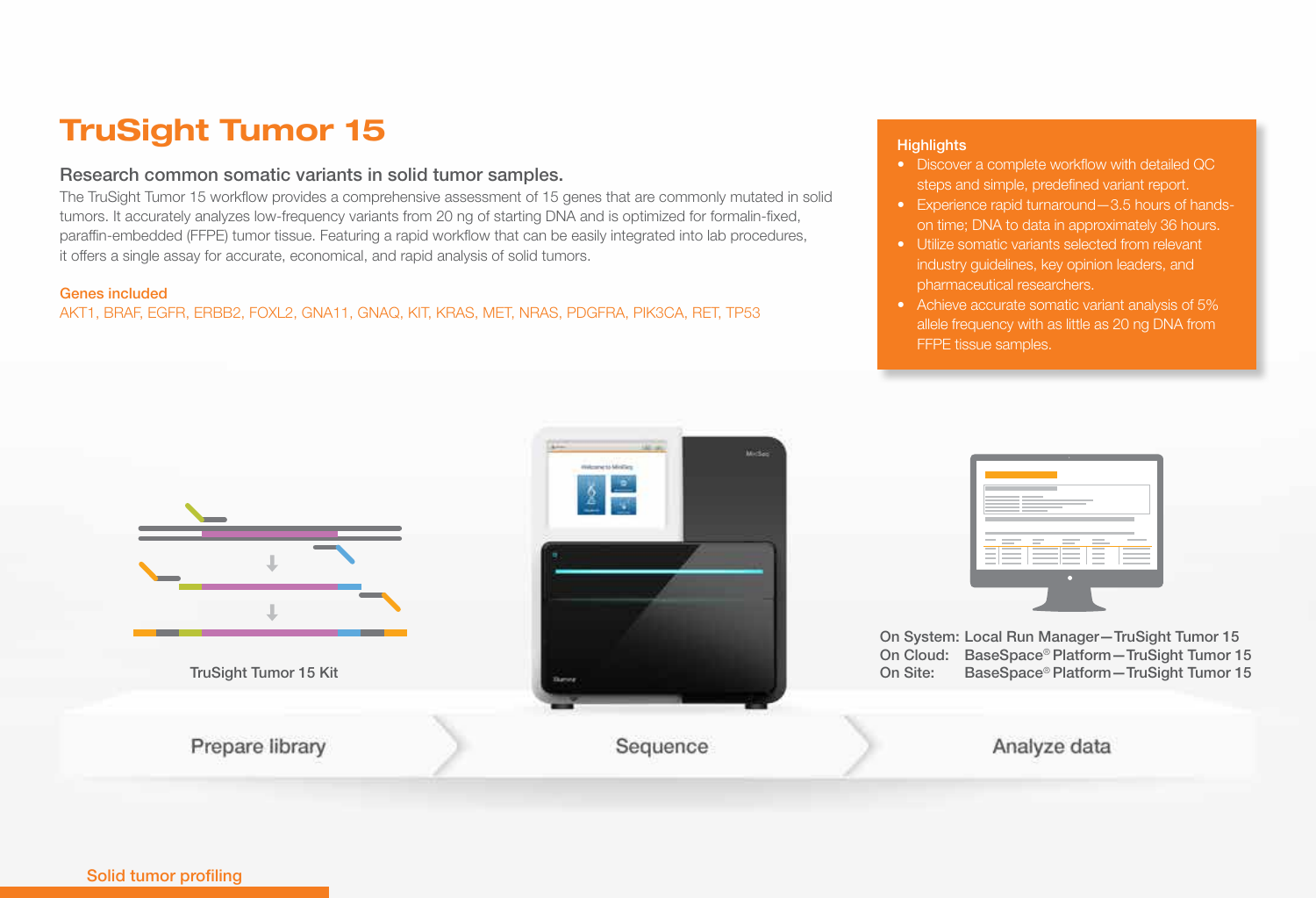# TruSight Myeloid

## Screen key genes in myeloid malignancies.

The TruSight Myeloid workflow covers 15 full genes (exons only) and key oncogenic hotspots of 39 additional genes, providing a comprehensive assessment of the key genes involved in myeloid malignancies in a single test. The result is an accurate, cost-effective solution for profiling common myeloid neoplasms.

### Genes included

ABL1, ASXL1, ATRX, BCOR, BCORL1, BRAF, CALR, CBL, CBLB, CBLC, CDKN2A, CEBPA, CSF3R, CUX1, DNMT3A, ETV6/TEL, EZH2, FBXW7, FLT3, GATA1, GATA2, GNAS, HRAS, IDH1, IDH2, IKZF1, JAK2, JAK3, KDM6A, KIT, KRAS, MLL, MPL, MYD88, NOTCH1, NPM1, NRAS, PDGFRA, PHF6, PTEN, PTPN11, RAD21, RUNX1, SETBP1, SF3B1, SMC1A, SMC3, SRSF2, STAG2, TET2, TP53, U2AF1, WT1, ZRSR2

- Leverage expert consortia-selected content targeting 54 genes mutated frequently in myeloid malignancies.
- Benefit from a single workflow that includes library preparation, sequencing, data analysis, and data annotation.
- Assess multiple genes simultaneously with high accuracy and sensitivity—efficiently and cost effectively.

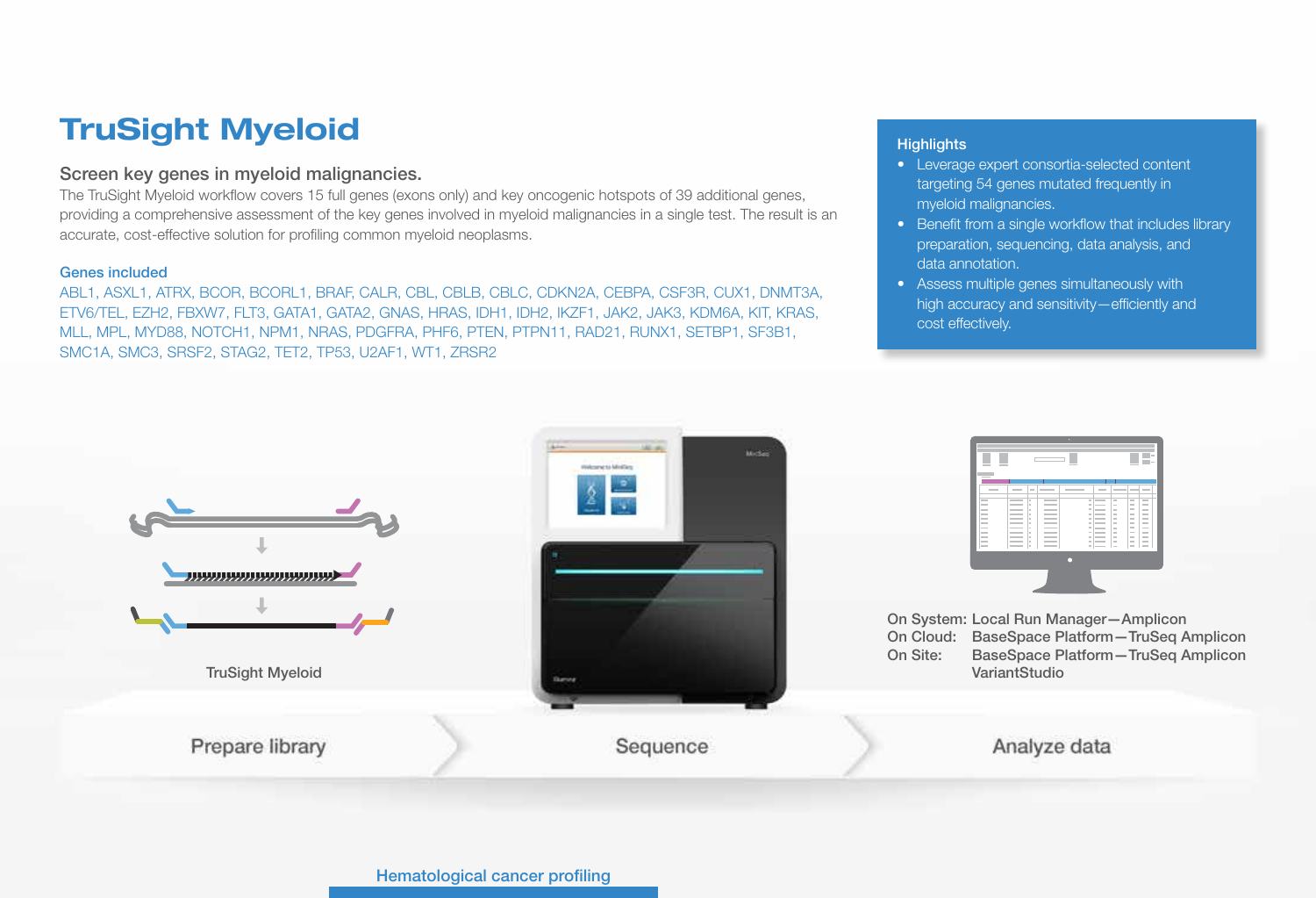## TruSight Cancer

## Broadly screen for variants linked to cancer.

The TruSight Cancer workflow targets 94 genes associated with both common (eg, breast, colorectal) and rare cancers and 284 single nucleotide polymorphisms (SNPs) found to correlate with cancer through genome-wide association studies (GWAS). Conduct comprehensive evaluation of genes that contain genetic variants linked to a predisposition for cancer.

### Genes included

AIP, ALK, APC, ATM, BAP1, BLM, BMPR1A, BRCA1, BRCA2, BRIP1, BUB1B, CDC73, CDH1, CDK4, CDKN1C, CDKN2A, CEBPA, CEP57, CHEK2, CYLD, DDB2, DICER1, DIS3L2, EGFR, EPCAM, ERCC2, ERCC3, ERCC4, ERCC5, EXT1, EXT2, EZH2, FANCA, FANCB, FANCC, FANCD2, FANCE, FANCF, FANCG, FANCI, FANCL, FANCM, FH, FLCN, GATA2, GPC3, HNF1A, HRAS, KIT, MAX, MEN1, MET, MLH1, MSH2, MSH6, MUTYH, NBN, NF1, NF2, NSD1, PALB2, PHOX2B, PMS1, PMS2, PRF1, PRKAR1A, PTCH1, PTEN, RAD51C, RAD51D, RB1, RECQL4, RET, RHBDF2, RUNX1, SBDS, SDHAF2, SDHB, SDHC, SDHD, SLX4, SMAD4, SMARCB1, STK11, SUFU, TMEM127, TP53, TSC1, TSC2, VHL, WRN, WT1, XPA, XPC

- Capture genes associated with a predisposition for cancer with content selected by the Institute of Cancer Research, London.
- Preserve precious samples, achieving data quality with as little as 50 ng of DNA.
- Benefit from a fast, simple workflow compatible with TruSight Rapid Capture Kits that enables library prep and enrichment in 1.5 days.